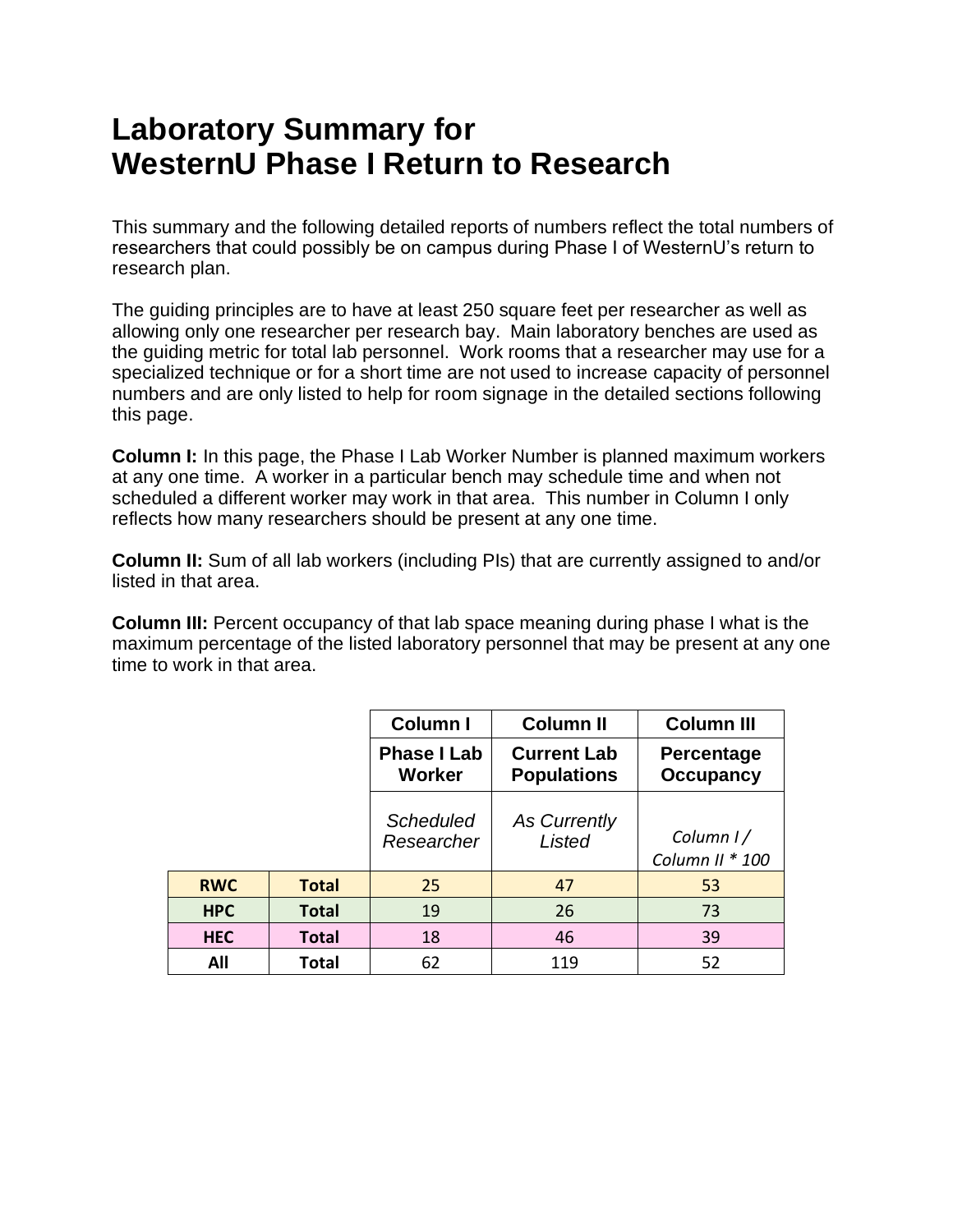# **RWC Basement Labs**

Overall Map

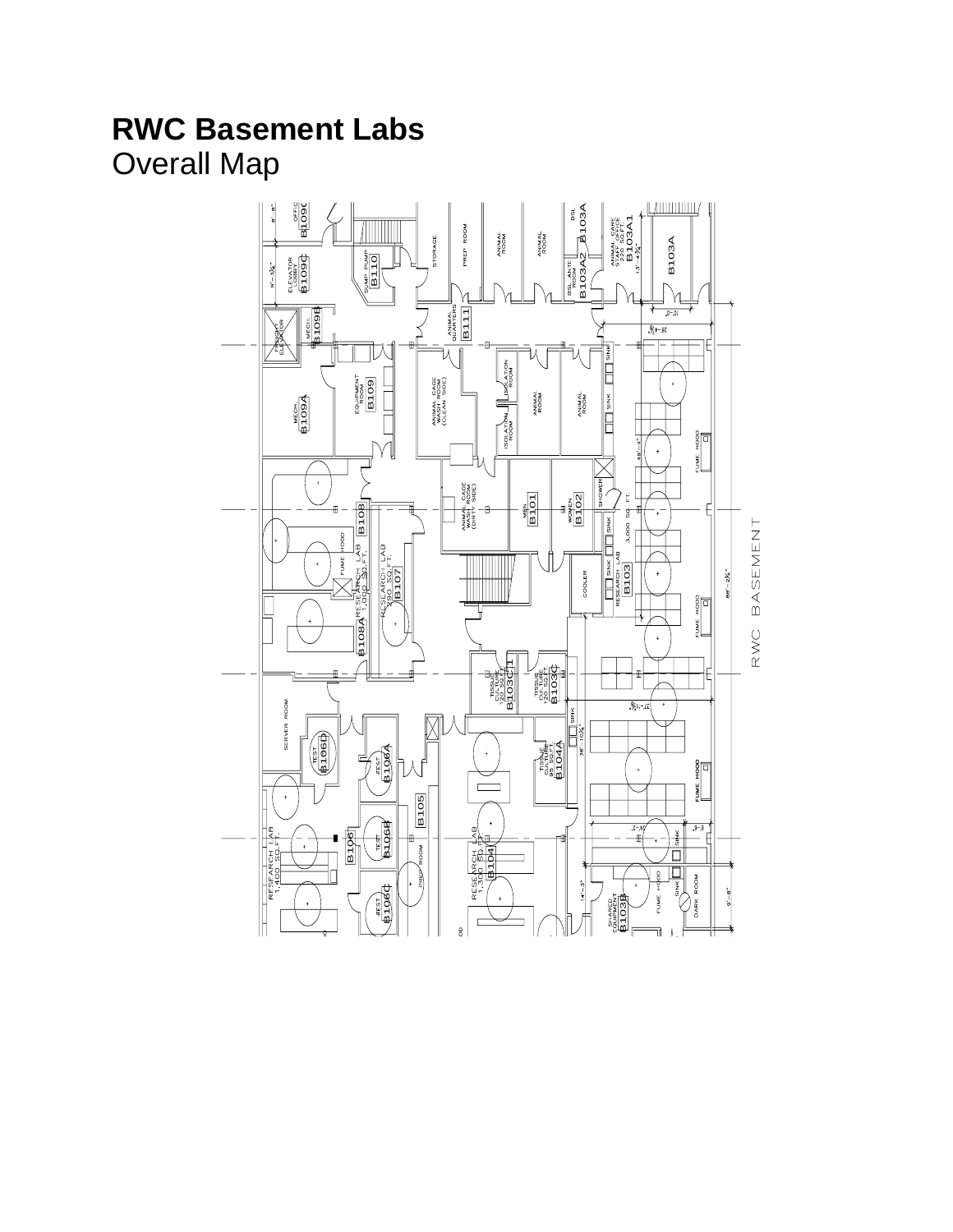## **RWC Basement Labs** Maximum Numbers of Workers in Phase I

|            |               | Column I                    | <b>Column II</b>                                                        |
|------------|---------------|-----------------------------|-------------------------------------------------------------------------|
|            |               | <b>Lab Worker Position</b>  | <b>Work Room Spaces</b>                                                 |
|            |               | <b>Scheduled Researcher</b> | Where a Scheduled Research<br>from Column I Works<br><b>Transiently</b> |
| <b>RWC</b> | <b>B103</b>   | 8                           |                                                                         |
| <b>RWC</b> | <b>B103A</b>  |                             |                                                                         |
| <b>RWC</b> | <b>B103A1</b> |                             | 1                                                                       |
| <b>RWC</b> | <b>B103A2</b> |                             | $\overline{0}$                                                          |
| <b>RWC</b> | <b>B103A3</b> |                             |                                                                         |
| <b>RWC</b> | <b>B103B</b>  | 1                           |                                                                         |
| <b>RWC</b> | <b>B103B1</b> | 1                           |                                                                         |
| <b>RWC</b> | <b>B103C</b>  |                             | 1                                                                       |
| <b>RWC</b> | <b>B103C1</b> |                             |                                                                         |
| <b>RWC</b> | <b>B104</b>   | 5                           |                                                                         |
| <b>RWC</b> | <b>B104A</b>  |                             | 1                                                                       |
| <b>RWC</b> | <b>B105</b>   | $\overline{1}$              |                                                                         |
| <b>RWC</b> | <b>B106</b>   | $\overline{4}$              |                                                                         |
| <b>RWC</b> | <b>B106A</b>  |                             | 1                                                                       |
| <b>RWC</b> | <b>B106B</b>  |                             |                                                                         |
| <b>RWC</b> | <b>B106C</b>  |                             |                                                                         |
| <b>RWC</b> | <b>B106D</b>  |                             |                                                                         |
| <b>RWC</b> | <b>B107</b>   | 1                           |                                                                         |
| <b>RWC</b> | <b>B108</b>   | 3                           |                                                                         |
| <b>RWC</b> | <b>B108A</b>  | 1                           |                                                                         |

| <b>RWC</b><br>****<br>$- - -$<br>$-1$<br>-- |
|---------------------------------------------|
|---------------------------------------------|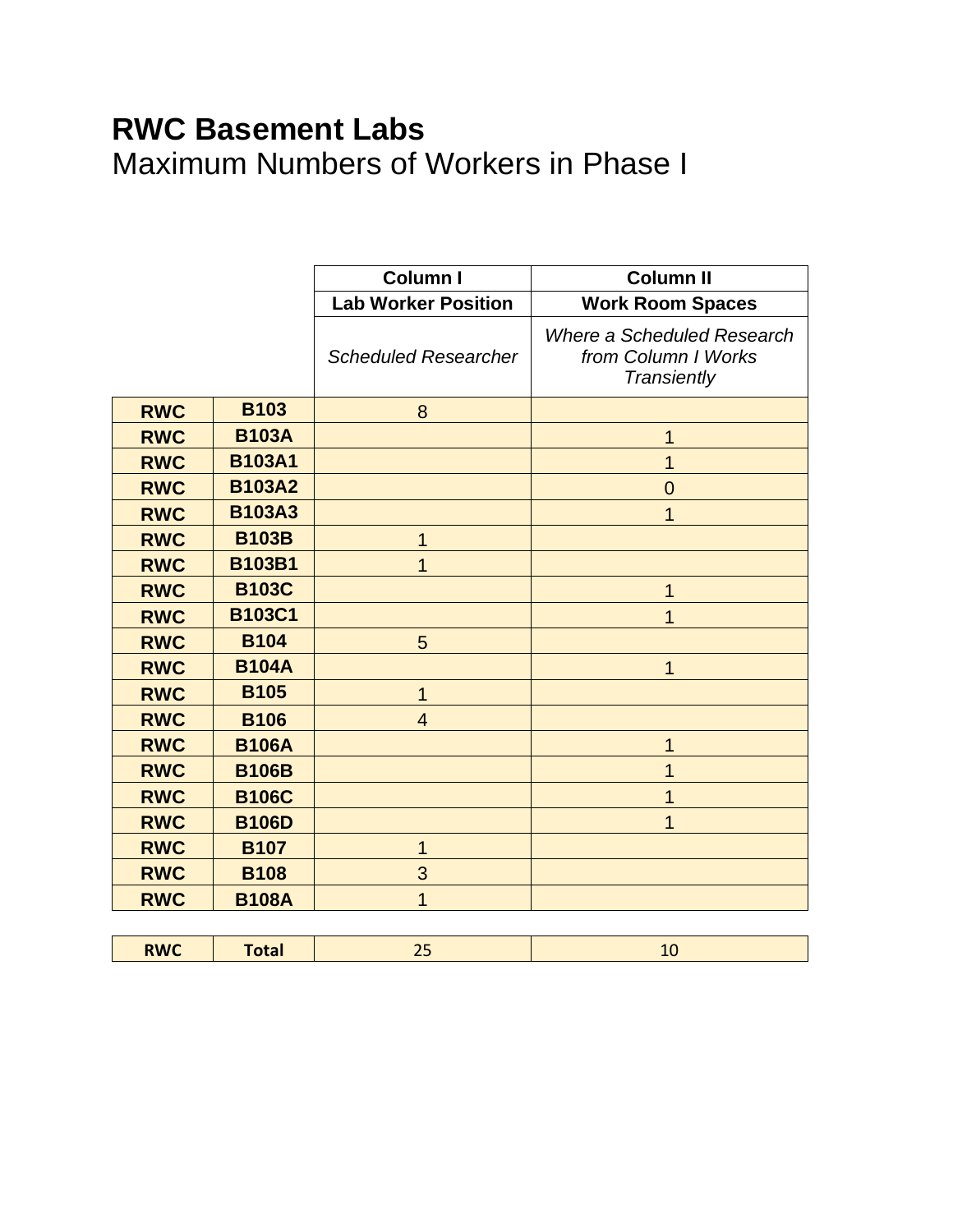#### **HPC Pharmacy Labs** Overall Map

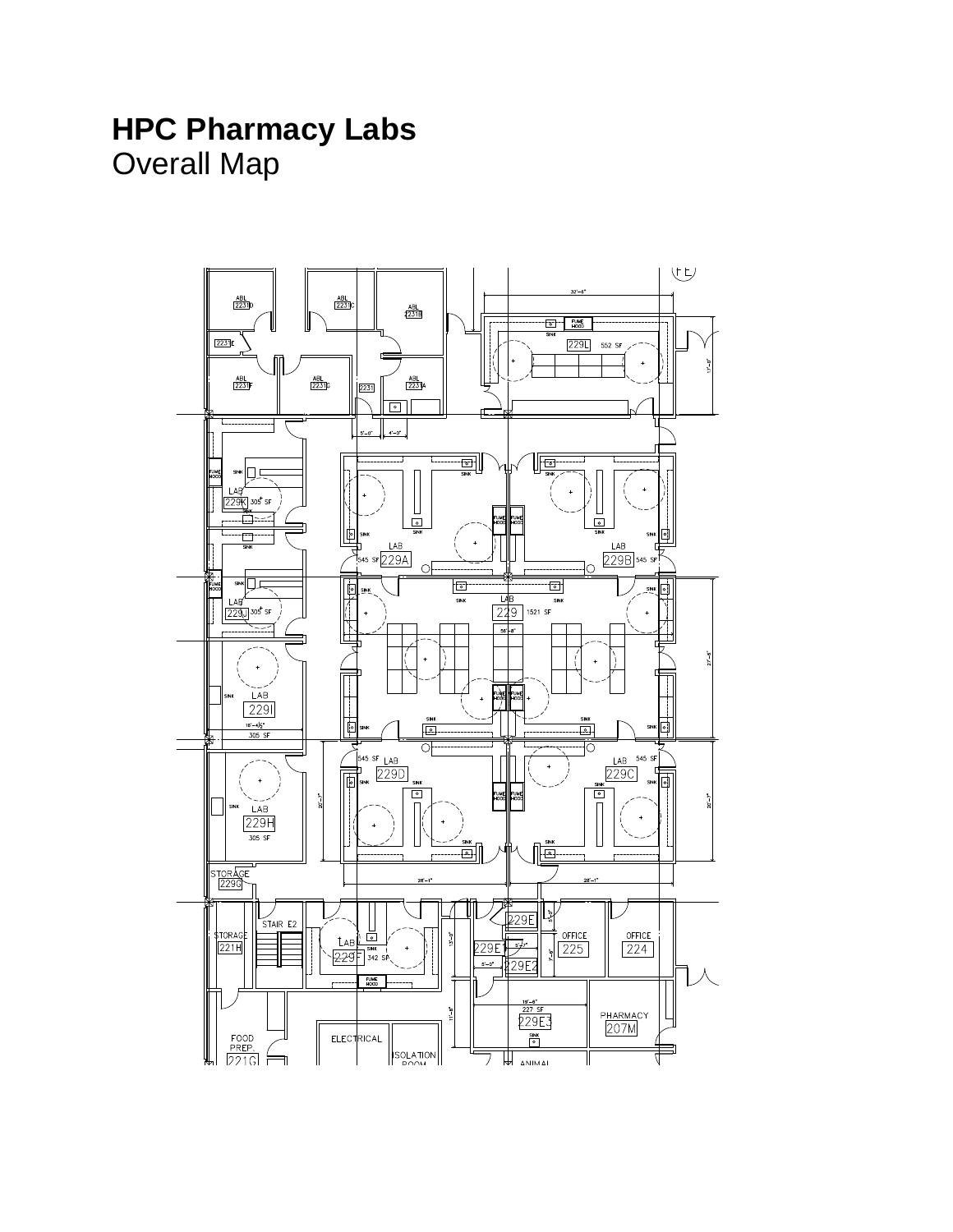# **HPC Pharmacy Labs** Maximum Numbers of Workers in Phase I

|            |              | Column I                    | <b>Column II</b>                                                 |
|------------|--------------|-----------------------------|------------------------------------------------------------------|
|            |              | <b>Lab Worker Position</b>  | <b>Work Room Spaces</b>                                          |
|            |              | <b>Scheduled Researcher</b> | Where a Scheduled Research<br>from Column I Works<br>Transiently |
| <b>HPC</b> | 229          | 6                           |                                                                  |
| <b>HPC</b> | <b>229A</b>  | $\overline{2}$              |                                                                  |
| <b>HPC</b> | 229B         | $\overline{2}$              |                                                                  |
| <b>HPC</b> | <b>229C</b>  | $\overline{2}$              |                                                                  |
| <b>HPC</b> | <b>229D</b>  | $\overline{2}$              |                                                                  |
| <b>HPC</b> | 229E         |                             | $\overline{0}$                                                   |
| <b>HPC</b> | 229E1        |                             | $\overline{0}$                                                   |
| <b>HPC</b> | 229E2        |                             | 0                                                                |
| <b>HPC</b> | 229E3        |                             | 1                                                                |
| <b>HPC</b> | 229F         | $\overline{2}$              |                                                                  |
| <b>HPC</b> | <b>229G</b>  |                             | 1                                                                |
| <b>HPC</b> | <b>229H</b>  |                             |                                                                  |
| <b>HPC</b> | <b>2291</b>  |                             | 1                                                                |
| <b>HPC</b> | <b>229J</b>  | 1                           |                                                                  |
| <b>HPC</b> | 229K         |                             | 1                                                                |
| <b>HPC</b> | <b>229L</b>  | $\overline{2}$              |                                                                  |
|            |              |                             |                                                                  |
| <b>HPC</b> | <b>Total</b> | 19                          | 5                                                                |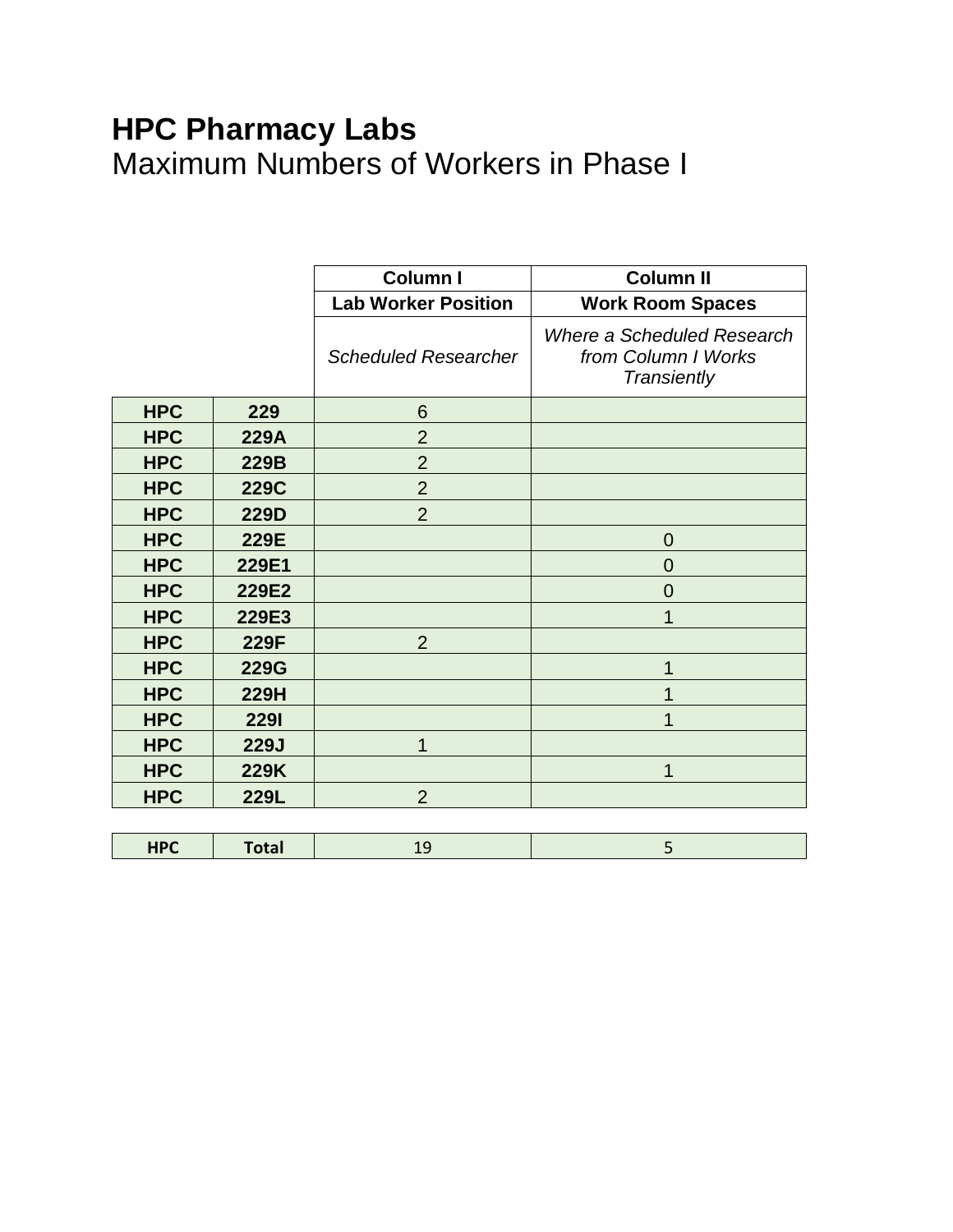## **HEC Fourth Floor Labs** Overall Map